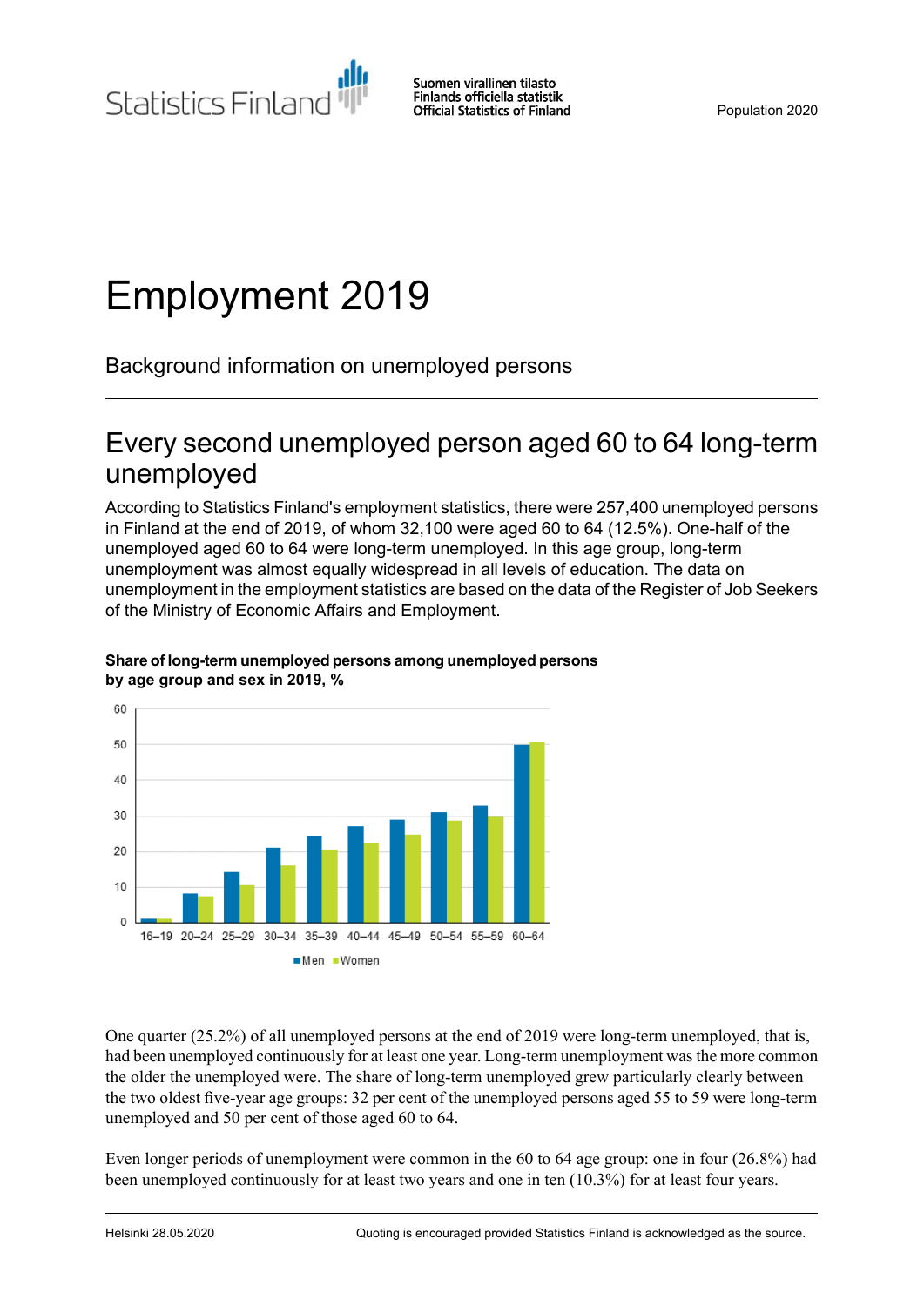Long-term unemployment was more widespread among men than women in all age groups except for the youngest and oldest ones, that is, those aged 16 to 19 and 60 to 64. In the youngest age group, the number of long-term unemployed was in general very low (under 100 persons).

## Higher education does not protect ageing people from prolonged unemployment

The most common highest qualification among unemployed persons aged 60 to 64 was an upper secondary level qualification, completed by 14,980 persons, or 47 per cent of the unemployed in the age group<sup>1)</sup>. In the entire 60 to 64 age group (359,180), upper secondary level qualifications were also the most common and the corresponding share was 44 per cent (156,810) of the age group.

Of the unemployed persons aged 60 to 64 at the end of 2019, altogether 5,010 (15.6%) had completed lowest level tertiary qualifications, 4,170 (13.0%) had completed lower or higher university degrees and 220 (0.7%) doctorate degrees. Thus, there were 9,400 highly educated unemployed persons aged 60 to 64, that is, close on one-third (29.3%) of all unemployed persons aged 60 to 64. Tertiary level education among unemployed persons aged 60 to 64 was slightly rarer than the average for the population of the same age: 36 per cent of the age group had completed a university degree.



#### **Unemployed personsaged 60to 64 bylevel ofeducation and duration of unemployment in 2019**

The share of the long-term unemployed among unemployed persons was around one-half in all levels of education for those aged 60 to 64. The share of the long-term unemployed was lowest in the group of upper secondary and specialist vocational education, where the share of the long-term unemployed among all unemployed persons aged 60 to 64 in this level of education was 48 per cent (7,330). The share was at its highest in the group of doctorate level education, where the share of the long-term unemployed among all unemployed persons in the level of education was 55 per cent (120).

<sup>1)</sup> The educational level (highest qualification) of unemployed persons at the end of 2019 was deduced from the latest data on education from 2018. This limited the unemployed in the educational level examination to those belonging to the 2018 population (in total 32,052 unemployed persons aged 60 to 64 at the end of 2019 belonged to the 2018 population).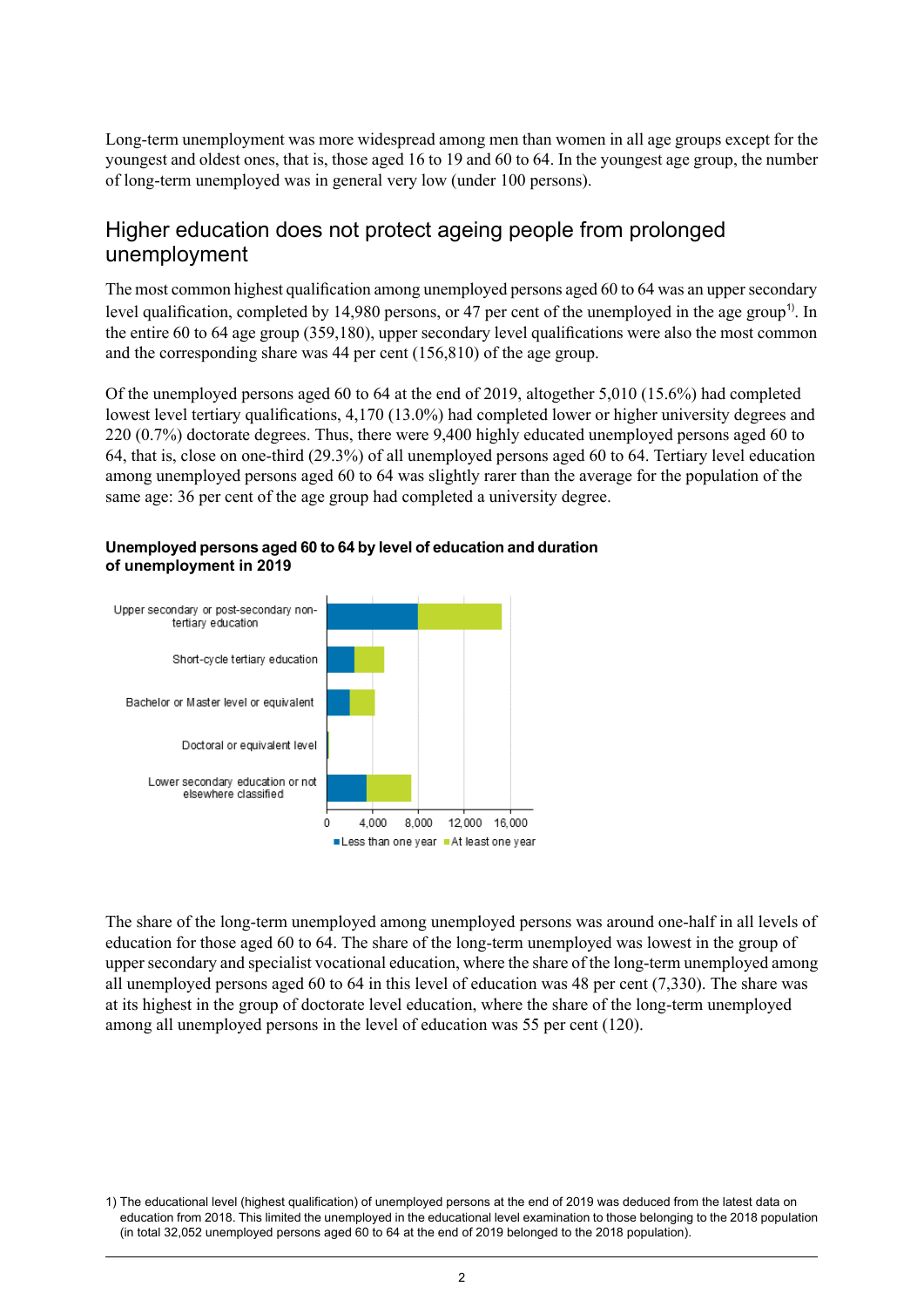# **Contents**

## **Tables**

### **Appendix tables**

| Appendix table 2. Unemployed persons aged 60 to 64 by level of education and duration of unemployment in |
|----------------------------------------------------------------------------------------------------------|
|                                                                                                          |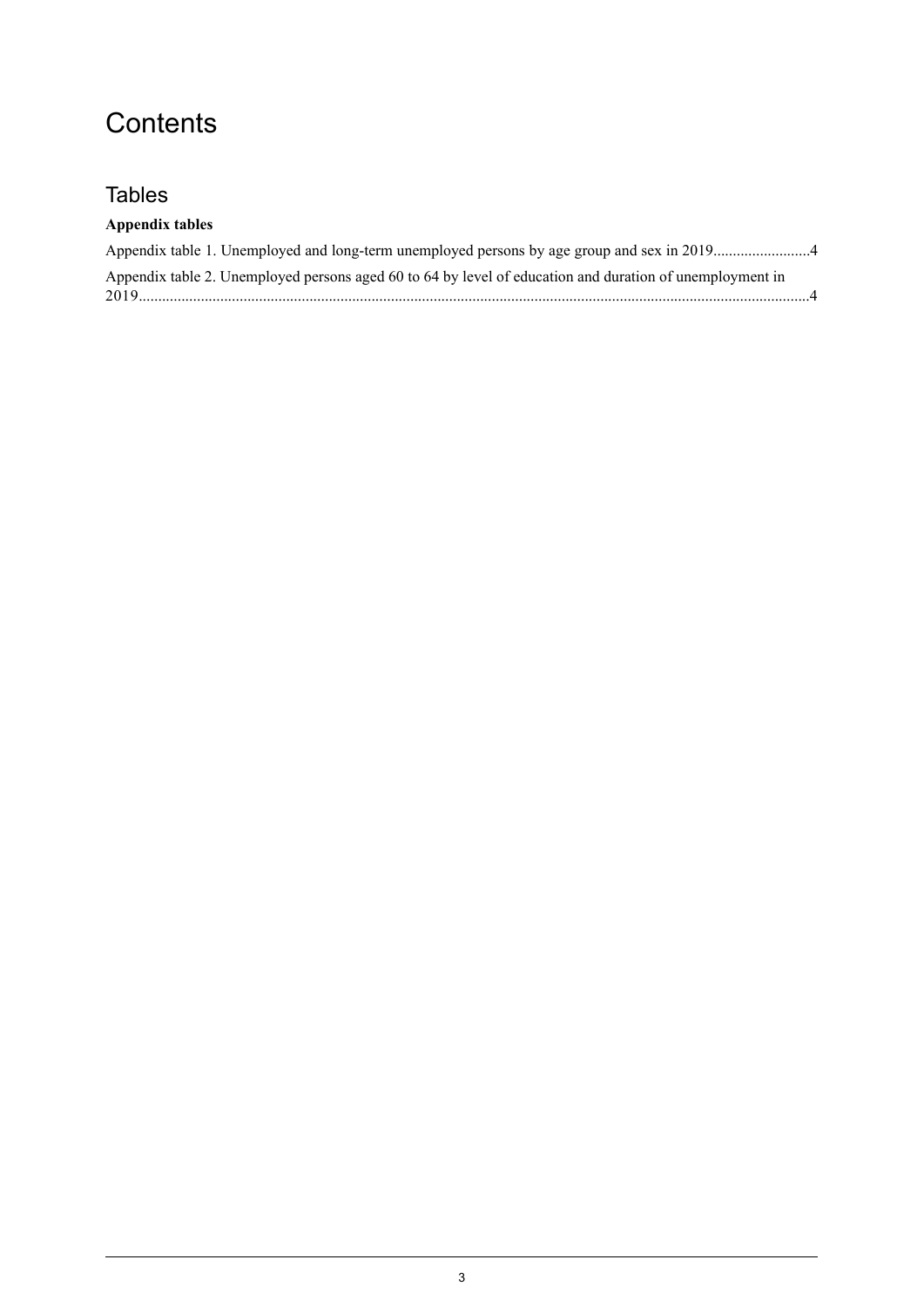# Appendix tables

| Age group Men |                   |                         |                                                             | Women                |                         |                                                             |
|---------------|-------------------|-------------------------|-------------------------------------------------------------|----------------------|-------------------------|-------------------------------------------------------------|
|               | Unemployed, total | Long-term<br>unemployed | Share of long-term<br>unemployed<br>among the<br>unemployed | Unemployed,<br>total | Long-term<br>unemployed | Share of long-term<br>unemployed<br>among the<br>unemployed |
| $16 - 19$     | 4,628             | 49                      | 1.1                                                         | 2,730                | 35                      | 1.3                                                         |
| $20 - 24$     | 16,623            | 1,349                   | 8.1                                                         | 9,159                | 671                     | 7.3                                                         |
| $25 - 29$     | 16,788            | 2,379                   | 14.2                                                        | 10,877               | 1,150                   | 10.6                                                        |
| $30 - 34$     | 15,974            | 3,356                   | 21.0                                                        | 11,696               | 1,871                   | 16.0                                                        |
| $35 - 39$     | 15,167            | 3,659                   | 24.1                                                        | 11,788               | 2,427                   | 20.6                                                        |
| $40 - 44$     | 13,661            | 3,696                   | 27.1                                                        | 10,711               | 2,394                   | 22.4                                                        |
| $45 - 49$     | 13,228            | 3,816                   | 28.8                                                        | 9,972                | 2,465                   | 24.7                                                        |
| $50 - 54$     | 16,910            | 5,267                   | 31.1                                                        | 12,090               | 3,480                   | 28.8                                                        |
| $55 - 59$     | 19,391            | 6,392                   | 33.0                                                        | 13,849               | 4,134                   | 29.9                                                        |
| 60-64         | 17,612            | 8,777                   | 49.8                                                        | 14,504               | 7,375                   | 50.8                                                        |
| Total         | 149,982           | 38,740                  | 25.8                                                        | 107,376              | 26,002                  | 24.2                                                        |

#### <span id="page-3-0"></span>**Appendix table 1. Unemployed and long-term unemployed persons by age group and sex in 2019**

#### <span id="page-3-1"></span>**Appendix table 2. Unemployed persons aged 60 to 64 by level of education and duration of unemployment in 2019**

| Level of education                                       |        | Unemployed, total Long-term unemployed Share of long-term | unemployed among the<br>unemployed |
|----------------------------------------------------------|--------|-----------------------------------------------------------|------------------------------------|
| Upper secondary education                                | 14.980 | 7.211                                                     | 48.1                               |
| Post-secondary non-tertiary education                    | 300    | 122                                                       | 40.7                               |
| Short-cycle tertiary education                           | 5,008  | 2,604                                                     | 52.0                               |
| Bachelor or equivalent level                             | 2,125  | 1,127                                                     | 53.0                               |
| Master or equivalent level                               | 2,048  | 1,069                                                     | 52.2                               |
| Doctoral or equivalent level                             | 219    | 121                                                       | 55.3                               |
| Lower secondary education or not elsewhere<br>classified | 7,372  | 3,897                                                     | 52.9                               |
| Total                                                    | 32,052 | 16,151                                                    | 50.4                               |